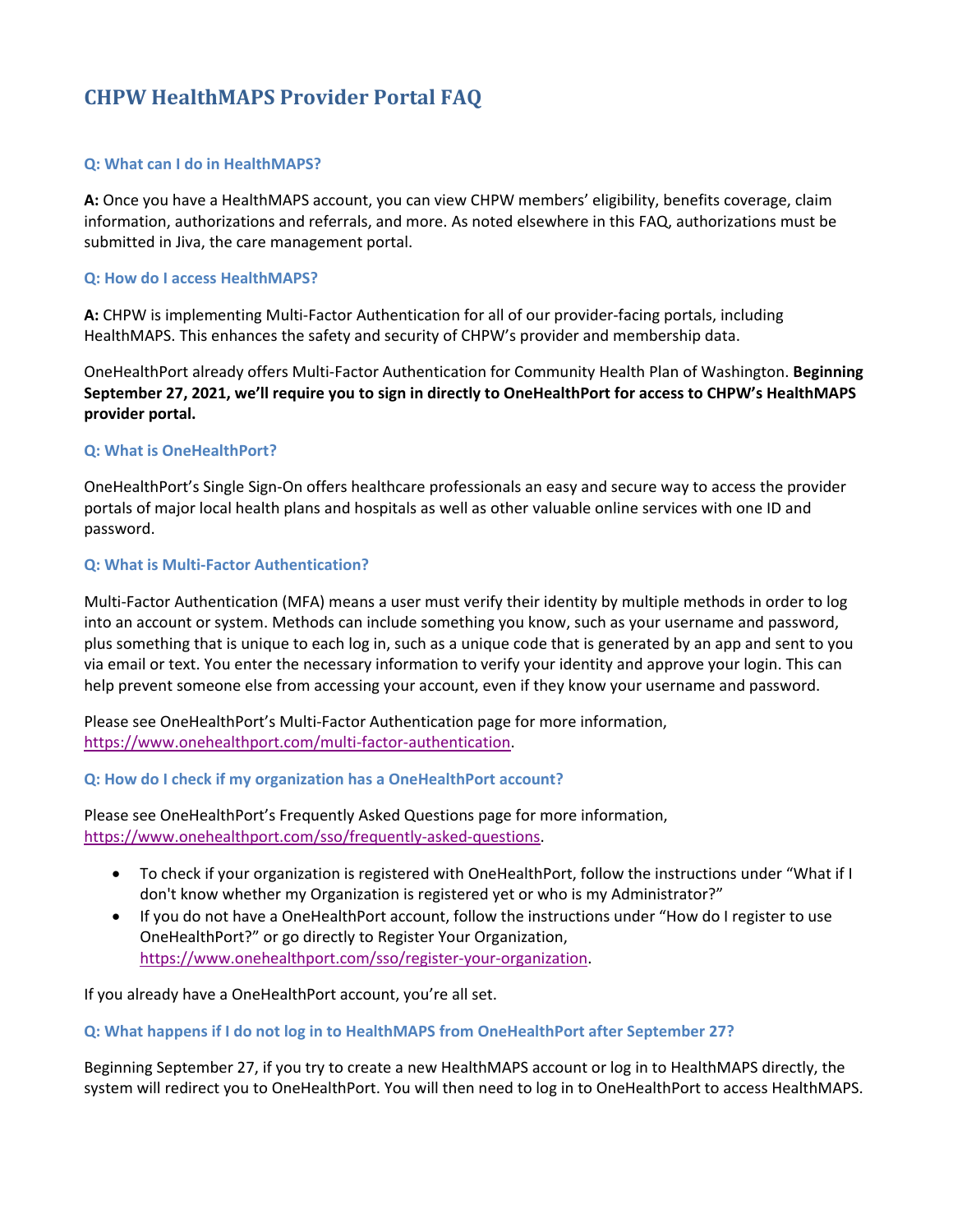Please note, if you are creating a new HealthMAPS account, it may take up to 5 calendar days to process your registration. You will receive an email when your registration is complete.

To log in to HealthMAPS from OneHealthPort:

- 1. Select this link: [https://www.onehealthport.com/sso-payer/community-health-plan-washington.](https://www.onehealthport.com/sso-payer/community-health-plan-washington)
- 2. Select the button that reads HealthMAPS Login as in the screenshot below.



3. Enter your OneHealthPort logon credentials.

# **Q: What if I have questions about OneHealthPort?**

If you have questions about OneHealthPort, including how to register or how to access your account, you can contact OneHealthPort's Help Desk at 1 (800) 973-4797, 24 hours a day, seven days a week.

# **Q: Is HealthMAPS replacing Jiva?**

**A:** No, HealthMAPS is not replacing our Jiva care management portal.

You can view/review authorizations and referrals in HealthMAPS that have been processed by our Utilization Management Intake team. **Please continue to request authorizations and referrals via the Jiva portal**, [https://jiva.chpw.org/cms/ProviderPortal/Controller/providerLogin.](https://jiva.chpw.org/cms/ProviderPortal/Controller/providerLogin)

Jiva requires a separate logon; it can be accessed via the Authorizations Request button (link) in HealthMAPS but it cannot be accessed directly from OneHealthPort.

If you require access to Jiva you can self-register here: [https://jiva.chpw.org/cms/ProviderPortal/Controller/providerLogin.](https://jiva.chpw.org/cms/ProviderPortal/Controller/providerLogin)

Please contact **Portal.Support@chpw.org** for Jiva registration questions.

Jiva training materials are available from the Provider Portal Training page on our website, [https://www.chpw.org/provider-center/provider-training-and-resources/provider-portal-training/.](https://www.chpw.org/provider-center/provider-training-and-resources/provider-portal-training/)

# **Q: How can I look up patients with dual coverage in HealthMAPS?**

**A:** If you have a patient who has dual coverage with CHPW (enrolled in both Medicare and Apple Health), we recommend that you search HealthMAPS by the patient's ProviderOne ID number or by name and date of birth. HealthMAPS will then return two CHPW member records: One for the member's Medicare Advantage plan and the other for the member's Apple Health plan. For example, if the patient has coverage through CHPW's Special Needs Plan (SNP) and Apple Health Behavioral Health Services Only, HealthMAPS would return one record for SNP and the other for Behavioral Health Services Only. In this example, a search by Medicare ID only would return only the SNP record.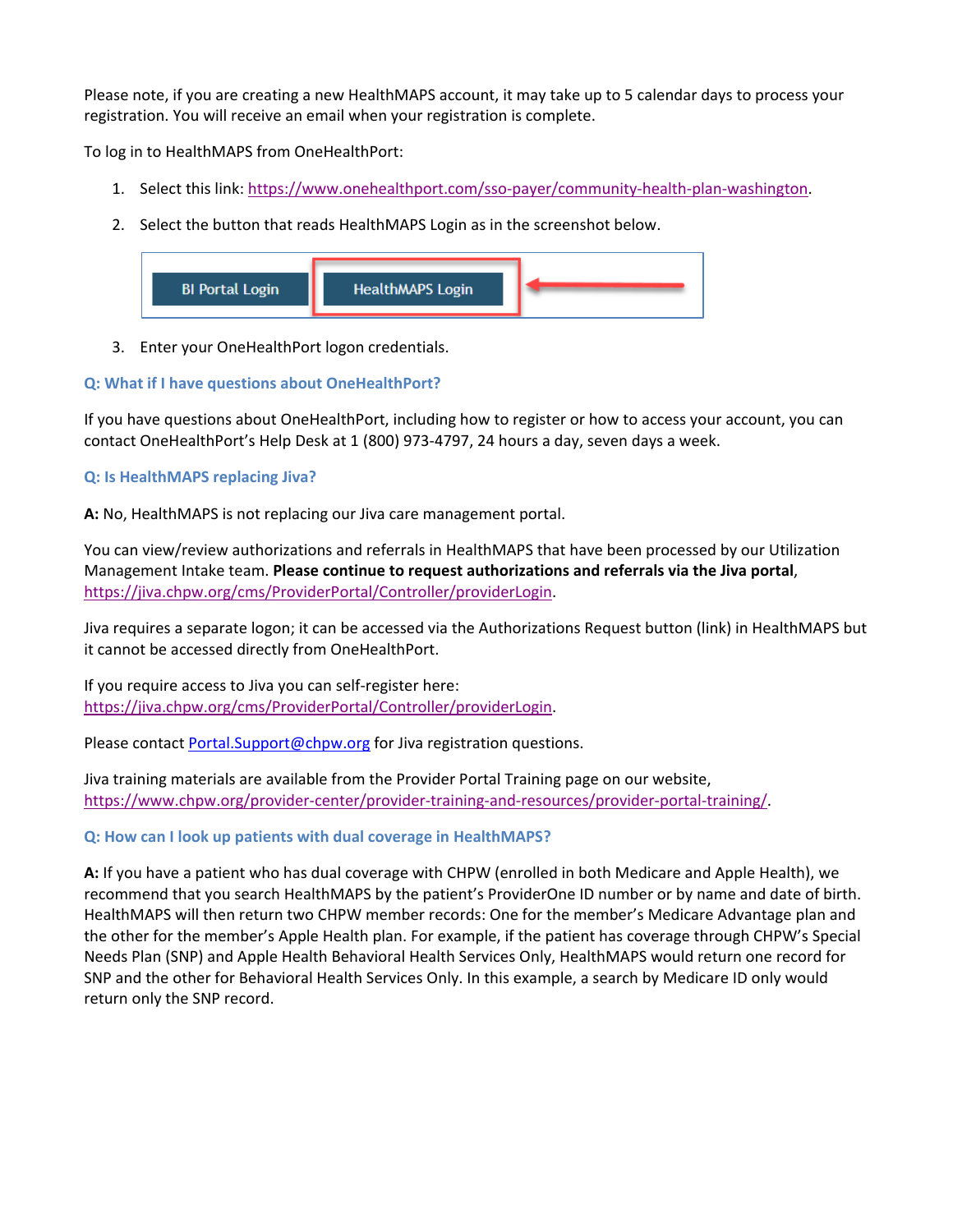# **Q: How can I view or update a patient's other health insurance (OHI) in HealthMAPS?**

**A:** To view or update a patient's other health information (OHI), log in to HealthMAPS. From the **Quick Links** on the left of the HealthMAPS screen, follow the appropriate steps below.



The steps to view or report OHI, along with screenshots, are also included in the *HealthMAPS Provider User Guide*. See the question about training materials in this FAQ for details on how to access the user guide.

You can also email Customer Service at [customercare@chpw.org](mailto:customercare@chpw.org) If you have questions about a member's OHI.

# **View OHI**

- 1. Go to **Patient Eligibility** and click **Patient Eligibility Search**.
- 2. Using the available fields and the data you have, enter your search criteria (such as the CHPW Member ID) and click **Search**.
- 3. When the member's information displays, scroll down to the **Member Other Health Insurance** section at the bottom of the screen to view the member's other health insurance information.

#### **Update or add OHI**

1. Click **Other Health Insurance**, then click **Add**.

**Note:** Once we receive your information, we will verify that it is accurate and valid, then we will update our systems with the new information.